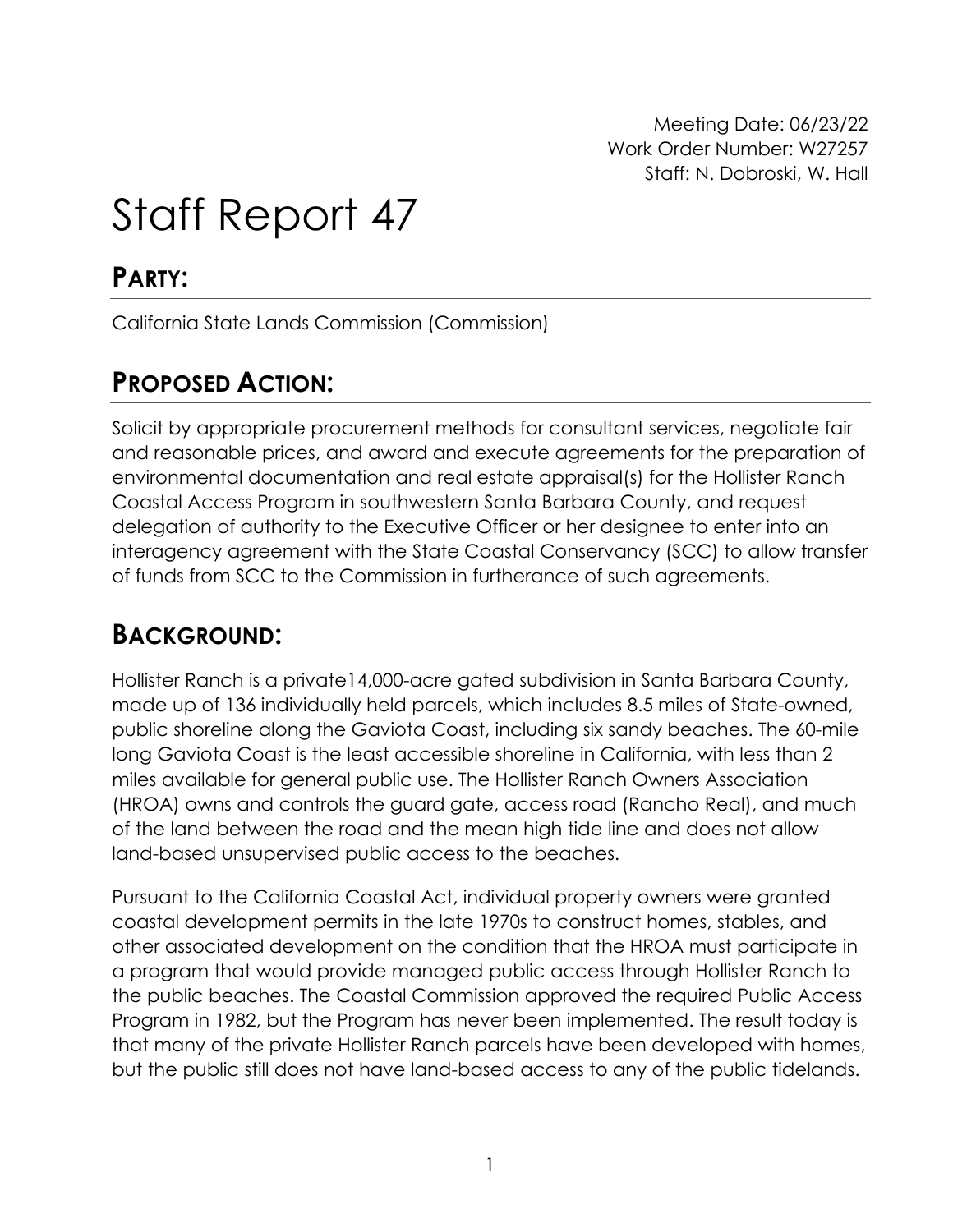To address this long-standing delay, AB 1680 (Limón; Chapter 692, Statutes of 2019) requires the California Coastal Commission (CCC), State Coastal Conservancy, State Lands Commission, and the California Department of Parks and Recreation (collectively the "Interagency Team") to prepare an updated contemporary Public Access Program for the Hollister Ranch beaches that includes provisions for initial overland public access by April 1, 2022.

The draft Hollister Ranch Coastal Access Program (HRCAP) was developed through a robust public engagement and outreach process, beginning in December 2019 through November 2021. Despite COVID-related delays in 2020 and 2021, the CCC was on track to approve the final program by the legislative deadline. The Interagency Team anticipated incorporating CCC direction and public feedback into a final program for CCC approval in March 2022.

However, although the CCC's certified regulatory program makes their review process equivalent under the California Environmental Quality Act (CEQA), in order to be responsive to stakeholder input over the applicability of CEQA to the CCC's action to approve the HRCAP, the Interagency Team determined that preparing a Programmatic Environmental Impact Report (PEIR) would be the appropriate process to ensure environmental compliance and public input. As required by AB 1680, on February 28, 2022, the Interagency Team submitted a letter to the Legislature notifying it that the adoption and implementation of the program would be delayed in order to prepare the environmental analysis.

# **PROJECT DESCRIPTION:**

The HRCAP seeks to implement safe, equitable, and inclusive overland public access to the six beaches along the Hollister Ranch coastline and provide experiences that meet the interests of a broad range of Californians, while minimizing impacts to coastal resources, including natural habitats, cultural resources, agricultural operations, and respecting private property rights. The HRCAP includes various forms of transportation to access the beaches, including guided and unguided shuttle buses, cars, bikes, hiking, and horseback riding, as well as infrastructure improvements to accommodate public access. Additionally, successful implementation of the HRCAP, when approved, would require the acquisition of property rights for public access from the private landowners at Hollister Ranch and the HROA, as well as the access rights to cross the Union Pacific Railroad tracks that run along the length of the coastline.

The 2021 State budget included \$10 million to support access at Hollister Ranch, most of which is expected to be used during the preparation phase of the HRCAP,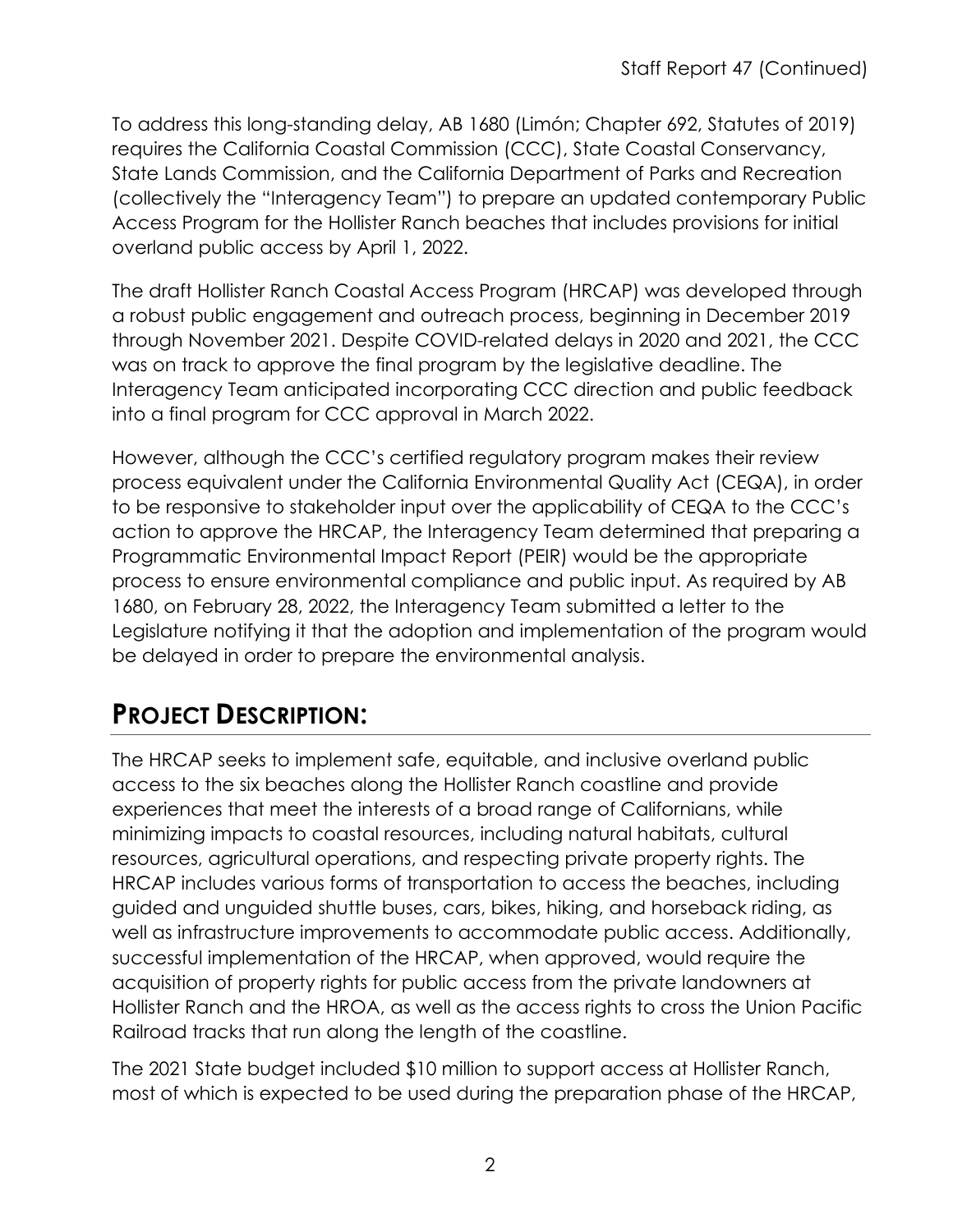including for CEQA review and the real estate appraisal(s). These funds are held by the SCC. The State Lands Commission will manage the preparation of a PEIR on behalf of the lead agency, the CCC. Funds to support staff time and consultants to prepare the PEIR and the real estate appraisal(s) will be provided to the Commission through an interagency agreement with the SCC.

### **STAFF ANALYSIS AND RECOMMENDATION:**

#### **AUTHORITY:**

Public Resources Code sections 6005, 6106, 6216, and 6301; Government Code sections 4525 et seq. and 19130; Public Contract Code sections 6106 and 10335 et seq.; State Contracting Manual, vol. 1, ch. 11, A & E Contracts (rev. 04/22); California Code of Regulations, title 2, section 2980 et seq., and title 14, section 15045.

#### **PUBLIC TRUST AND STATE'S BEST INTERESTS:**

Staff recommends delegating authority to the Executive Officer or her designee to engage consultants for preparation of a PEIR and real estate appraisal(s) and to enter into an interagency agreement with the SCC to allow transfer of funds to the Commission in furtherance of developing the PEIR and appraisals. Consultant selection will be conducted pursuant to the requirements of the California Government Code and Public Contract Code and current State regulations, policies, and procedures, including those specified in the Commission's regulations and the State Contracting Manual, and will be based on demonstrated competence and professional qualifications necessary for the satisfactory performances of the services required.

Preparation of a PEIR for the HRCAP on behalf of the CCC is consistent with the Public Trust Doctrine and the State's best interests. The management, protection, and enhancement of sovereign lands and natural resources is entrusted by the State of California to the Commission, and guided by the common law Public Trust Doctrine, the California Constitution, and various laws and regulations specific to the Commission. One of the key principles of the common law Public Trust Doctrine is the people's right to access public tidelands and submerged lands along the California coast. The environmental analysis and real estate appraisal(s) of the required real property interests to implement the HRCAP is a necessary step in ensuring the public's right to access the State-owned beach areas along the shoreline of Hollister Ranch. If approved by the CCC, the HCRAP will result in nearly 8.5 miles of additional coastal beach area for public access and recreational use and enjoyment, which is currently inaccessible to the general public.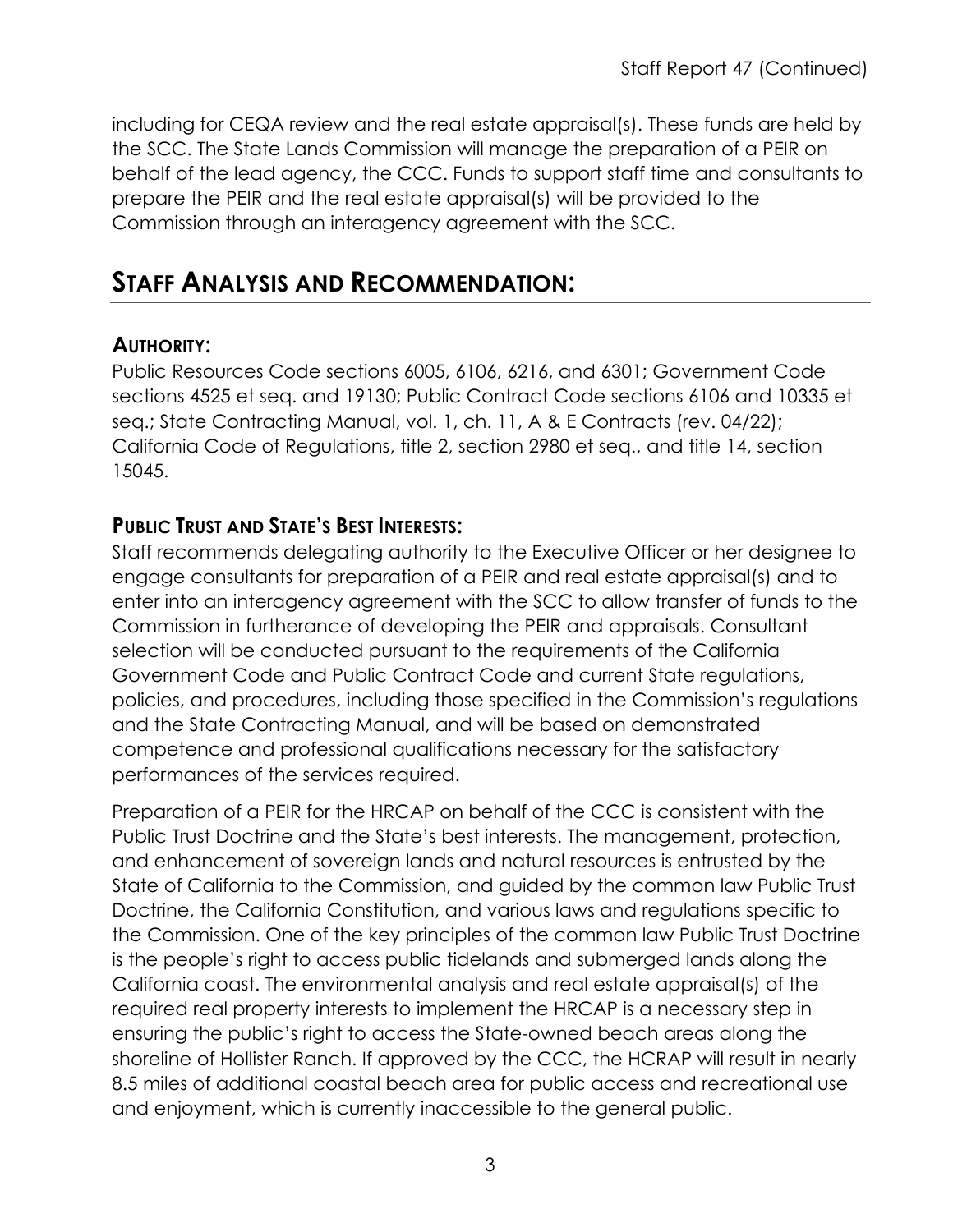The CEQA analysis would evaluate potential impacts to sensitive habitats of state and federally listed species, aesthetics, cultural resources, marine biological resources, air quality, and all other potentially significant impacts from proposed Project activities. If the proposed Program would cause significant impacts that could not be avoided, the document would include proposed mitigation measures to reduce impacts to the extent feasible. Before considering the HRCAP, the CCC must certify the environmental document and adopt a mitigation monitoring plan pursuant to CEQA (Pub. Resources Code, § 21081.6) to ensure that any mitigation measures imposed to mitigate or avoid significant effects will be implemented. In addition, acting as a responsible agency, the State Lands Commission would independently consider the environmental document and adoption of the monitoring plan.

#### **CONCLUSION:**

For the reasons above, staff believes the proposed authority for the Executive Officer to (1) solicit through the appropriate procurement methods for consultant services, negotiate fair and reasonable prices, and award and execute agreements for the preparation of environmental documentation and real estate appraisal(s) for the Hollister Ranch Coastal Access Program and (2) enter into an interagency agreement with the SCC are in the State's best interests.

# **OTHER PERTINENT INFORMATION:**

- 1. Statutory Authority: Public Resources Code section 6106 (Delegation to execute written instruments); Government Code section 19130 (personal services contracts); Public Contract Code section 10335.5 (consulting services contracts).
- 2. Authorization to solicit proposals and to enter into an interagency agreement are not projects as defined by CEQA because they are administrative actions that will not result in direct or indirect physical changes in the environment.

Authority: Public Resources Code section 21065 and California Code of Regulations, title 14, section 15378, subdivision (b)(5).

3. Approval of the recommended action by the Commission does not constitute approval of the Hollister Ranch Coastal Access Program; it only authorizes staff to enter into an interagency agreement with SCC and to solicit through the appropriate procurement methods for qualified consultants to prepare appraisals of the real property interests required for public access and an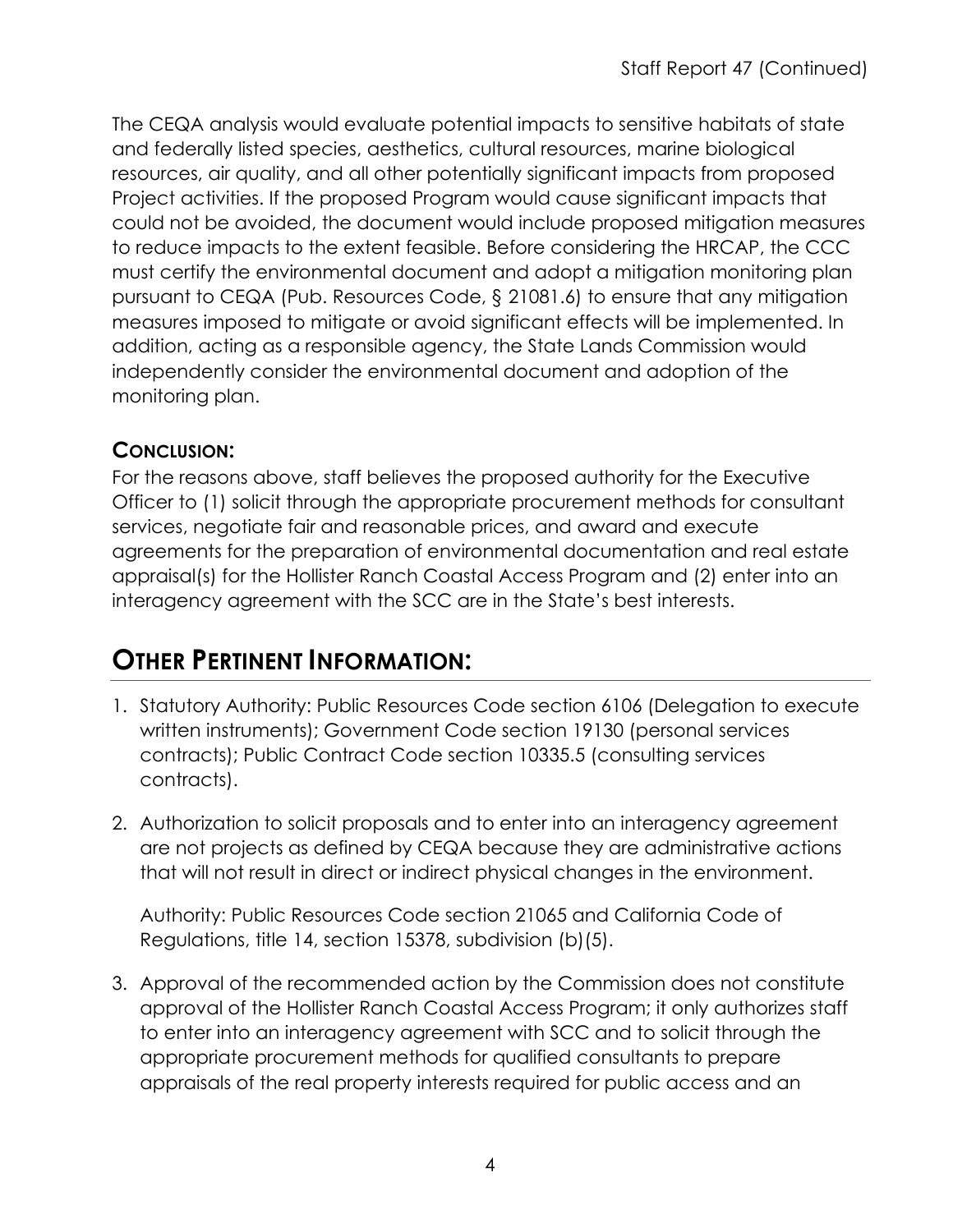environmental review of the impacts of proposed future activities associated with the Hollister Ranch Coastal Access Program.

4. This action is consistent with the "Meeting Evolving Public Trust Needs," "Prioritizing Social, Economic, and Environmental Justice," "Partnering with Sovereign Tribal Governments and Communities," and "Committing to Collaborative Leadership" Strategic Focus Areas of the Commission's 2021-2025 Strategic Plan.

## **RECOMMENDED ACTION:**

It is recommended that the Commission:

- 1. Find that the services are highly specialized and intermittent in nature and hiring such industry-specific specialties would not be cost-effective, are not available in civil service classifications, are of limited duration and are of such urgent, temporary, and occasional nature that the delay in their implementation under civil service would frustrate their purpose as specified in Government Code section 19130, subdivisions (b)(3) and (10).
- 2. Find that the services contracted for are not available within civil service, cannot be performed satisfactorily by civil service employees, or are of such a highly specialized or technical nature that the necessary expert knowledge, experience, and ability are not available through the civil service system, as specified in Government Code section 19130, subdivision (b)(4).
- 3. Find that the selection of consultants under this process does not affect small businesses as defined in California Government Code section 14837, subdivision (d)(1)(B) because they will be accorded equal opportunity to submit statements of qualifications and performance data.
- 4. Find that the execution of an interagency agreement would benefit the Commission by specifying a framework for transfer of funds from the SCC to the Commission in furtherance of necessary environmental assessment and appraisal activities.

#### **AUTHORIZATION:**

1. Authorize the Executive Officer or her designee to solicit by appropriate procurement methods for qualified consultant services, negotiate fair and reasonable prices, award and execute agreements, and take any other steps reasonably necessary to undertake public outreach, prepare a feasibility report, prepare the necessary environmental documentation and real estate